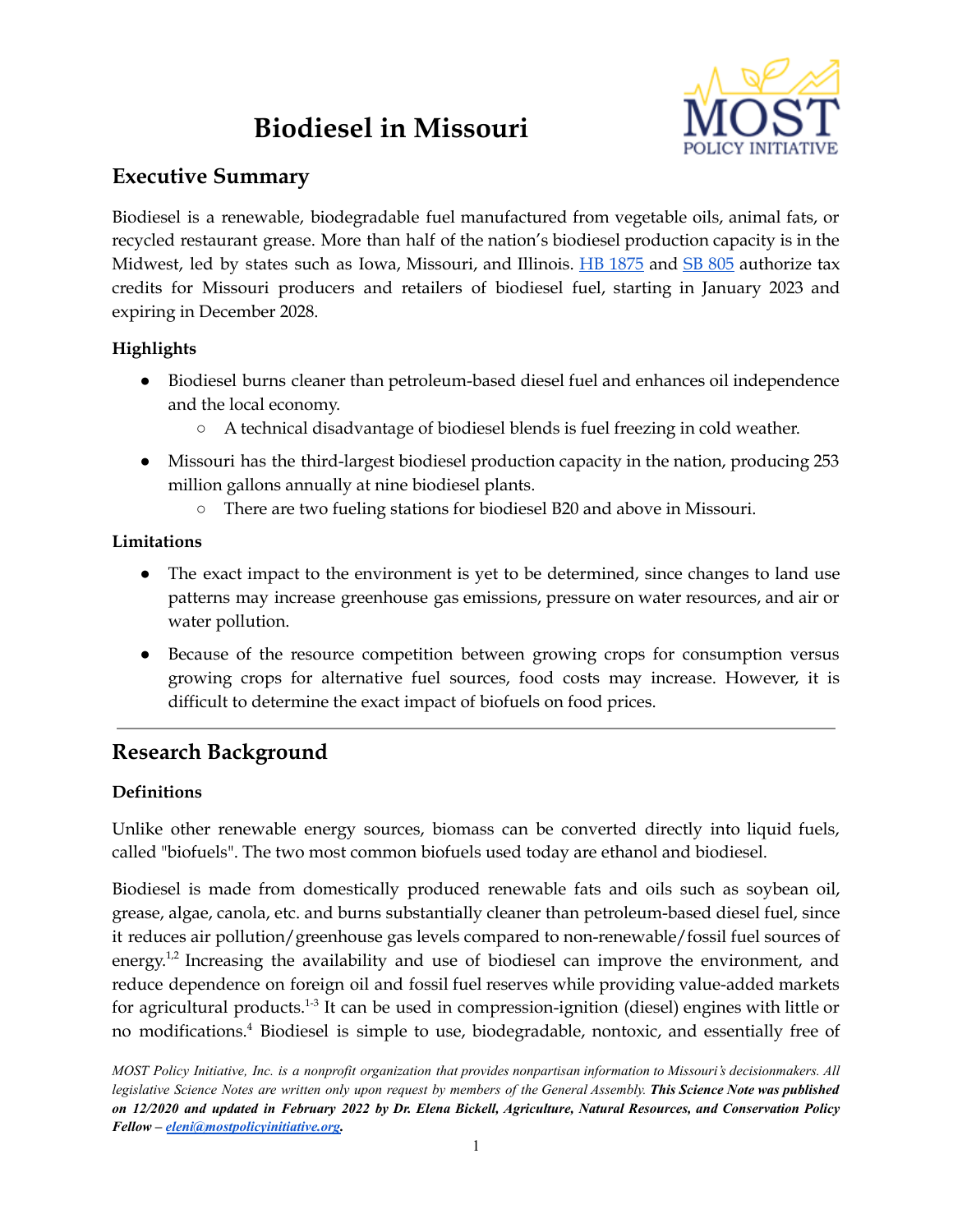sulfur and aromatics.<sup>1,2</sup>

#### Biodiesel blends

Pure biodiesel (B100) contains no petroleum, but it is rarely used in its pure form. It is typically blended with diesel and labeled based on the amount of diesel it is mixed with; for example, a B20 means a biodiesel blend contains more than 5% and no more than 20% biodiesel by volume. Biodiesel is the most "regular" diesel currently sold at gas stations in the U.S. at blends of up to 5%.

## **Energy and Environmental Considerations**

One technical advantage of biodiesel is that it is a cleaner and more renewable source of energy since it reduces exhaust emissions; minimizes black smoke, odor, greenhouse gases (GHG), air toxins and particulates; and does not contribute to sulfur dioxide emissions (acid rain). <sup>1</sup> Some of the technical disadvantages of biodiesel blends are fuel freezing in cold weather, reduced energy density, and degradation of fuel under storage for prolonged periods.<sup>5</sup>

In contrast to fossil fuels, which are exhaustible resources, biofuels are produced from renewable feedstocks. Thus, their production and use could, in theory, be sustained indefinitely. <sup>1</sup> Moreover, replacing fossil fuels with biofuels helps mitigate the undesirable aspects of fossil fuel production and use, including conventional and GHG pollutant emissions, exhaustible resource depletion, and dependence on potentially unstable foreign suppliers. 5

## **Economic Considerations**

Economic studies on the production of biodiesel suggest that the main economic performance considerations have been capital cost, manufacturing cost, and biodiesel break-even price. <sup>5</sup>The economic performance of a biodiesel plant can be determined once certain factors such as plant capacity, process technology, raw material cost, and chemical costs are determined. 6

Additionally, biofuels currently tend to require subsidies and other market interventions to compete economically with fossil fuels, which creates deadweight losses in the economy.<sup>7</sup> This can result in inefficient allocation of resources, since the supply and demand of fueling options would not be established based on quantities at market equilibrium. Therefore, biofuels can impact crop prices, although the range of that impact is hard to determine precisely.<sup>7</sup> Finally, although higher crop prices lead to higher food prices, the impacts on retail food in the U.S. are expected to be small.<sup>8</sup>

Legislation filed in Missouri in 2022 ( $\overline{HB}$  [1875](https://house.mo.gov/Bill.aspx?bill=HB1875&year=2022&code=R) &  $\overline{SB}$  [805](https://www.senate.mo.gov/22info/BTS_Web/Bill.aspx?SessionType=R&BillID=71259801)) would authorize credits for a biodiesel retail sale tax credit in the amount of two cents/gallon for biodiesel blends of between 5-10%, and five cents/gallon for biodiesel blends higher than 10%. The bills also authorize biodiesel production tax credits for entities that began construction or started selling biodiesel fuel on or before August 28, 2022, and are at least 51% owned by agricultural producers who are residents of the state, or source at least 80% of its feedstock from within the state.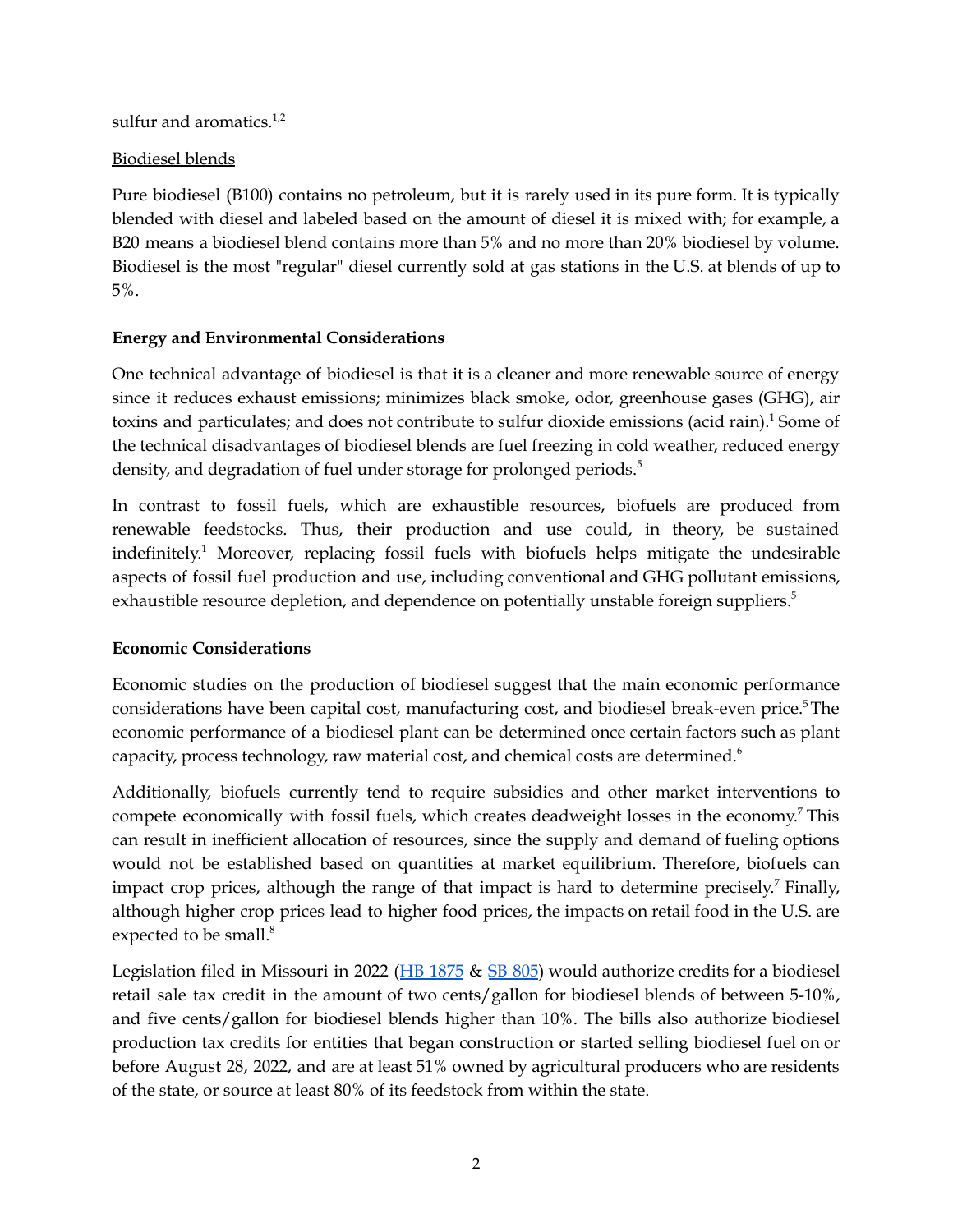#### **Biodiesel in Missouri**

Missouri has the third-largest biodiesel production capacity in the nation, with nine biodiesel plants that produce 253 million gallons annually using both soybean oil and animal fats as feedstock (Figure 1). 8



**Figure 1**. U.S. Biodiesel Plant Production Capacity by state and region. 8

There are 102 operating biodiesel plants in the nation, with 2.6 billion gal/year in biodiesel production capacity. <sup>8</sup> More than half of the nation's biodiesel production capacity is in the Midwest (PADD 2) region, led by states such as Iowa, Missouri, and Illinois (figure 1).<sup>8</sup> Of the top 15 biodiesel-producing states, nine are located in the Midwest.<sup>8</sup>



**Figure 2**. Missouri Biodiesel Production and Share of U.S. Production. <sup>9</sup> This chart shows that overall biodiesel production has increased in Missouri since 2007, but Missouri's share of total U.S. production has remained steady since around 2012.